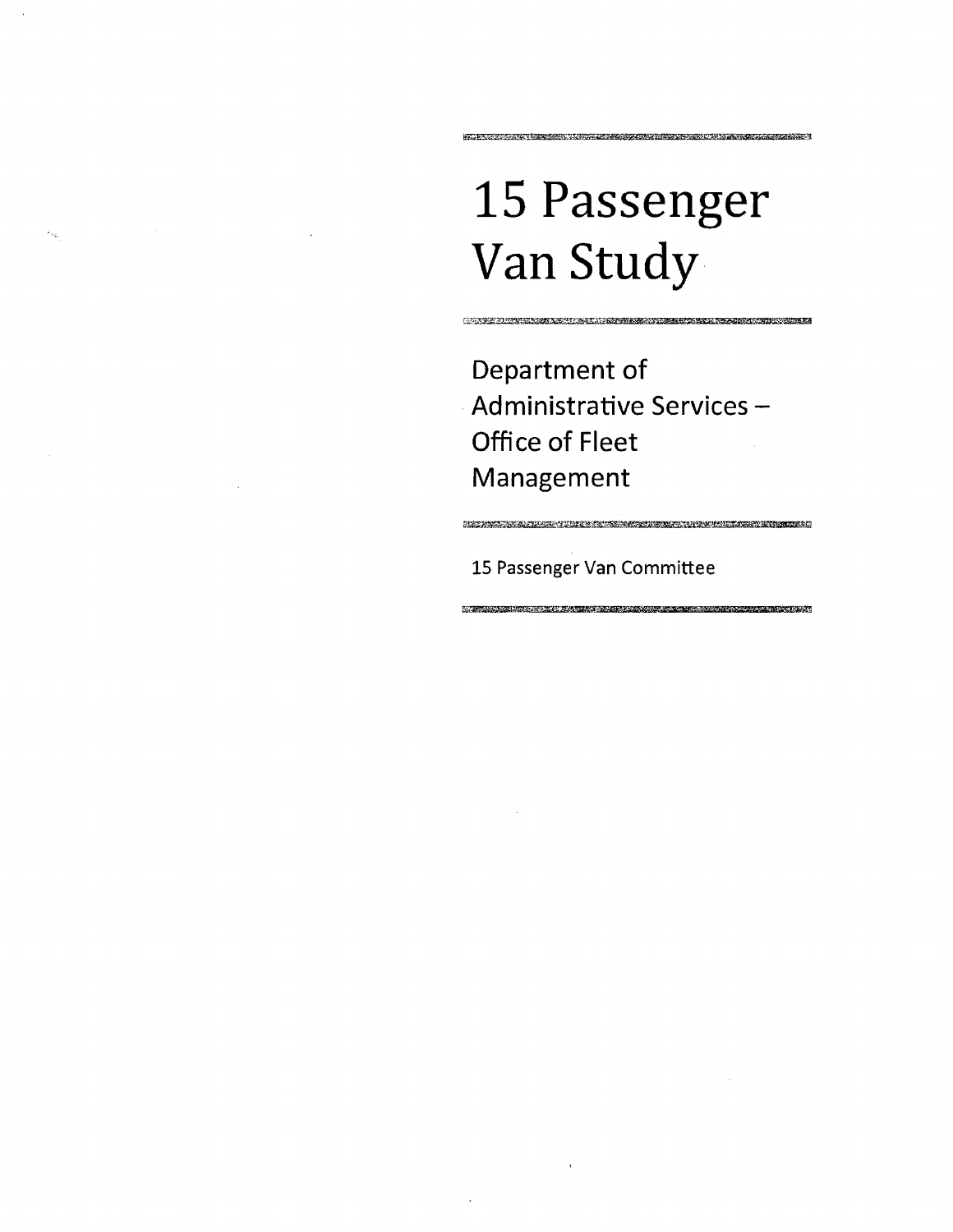# **Table of Contents**

 $\frac{1}{2}$ 

## Addendum

| Addendum |  |
|----------|--|
|          |  |

 $\mathcal{L}^{\text{max}}_{\text{max}}$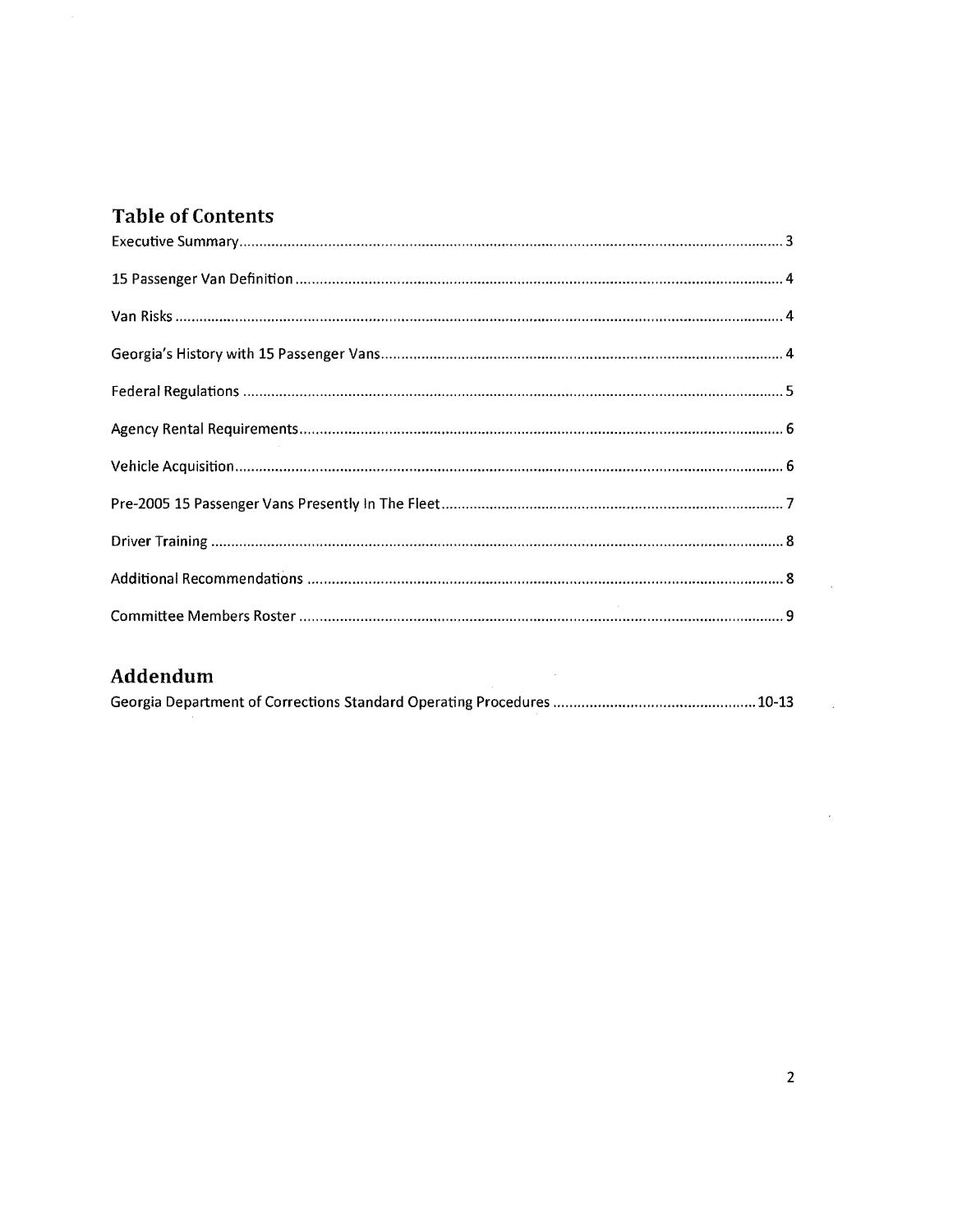#### **Executive Summary**

Multiple federal studies indicate that 1S-passenger vans are more susceptible to rollover and less likely to protect vehicle occupants during a crash than other vehicles. In 1999, the National Transportation Safety Board (NTSB) reported a disturbing trend in student transportation by educational institutions. NTSB's concern was the increasing use of "non-conforming buses" including 1S-passenger vans to transport students. The National Highway Transportation Safety Administration {NHTSA} issued five safety alerts from 2002 through 2009.

There is presently a federal ban in place on the use of 1S-passenger vans to transport preschool through high school students. Safety enhancements were mandated on GM, Ford and Dodge vans by 2004. The State of Georgia's Fleet has well over 1000 vans that predate the implementation of those safety measures.

While the State of Georgia's Fleet has no special 15-passenger van use limitations, many agencies have policies in place to improve van safety. All agencies should consider adopting standard policies with more stringent limitations which range from additional driver safety training and discontinuing the use of pre-2004 1S-passenger vans.

The missions and activities of state agencies are extremely varied and often, one policy does not meet the needs of each individual agency. We transport the elderly and the afflicted, inmates, co-workers, students, athletic teams and many other groups, in state vehicles and rentals. It is the hope of this committee, that we focus on the driver and the driver's training.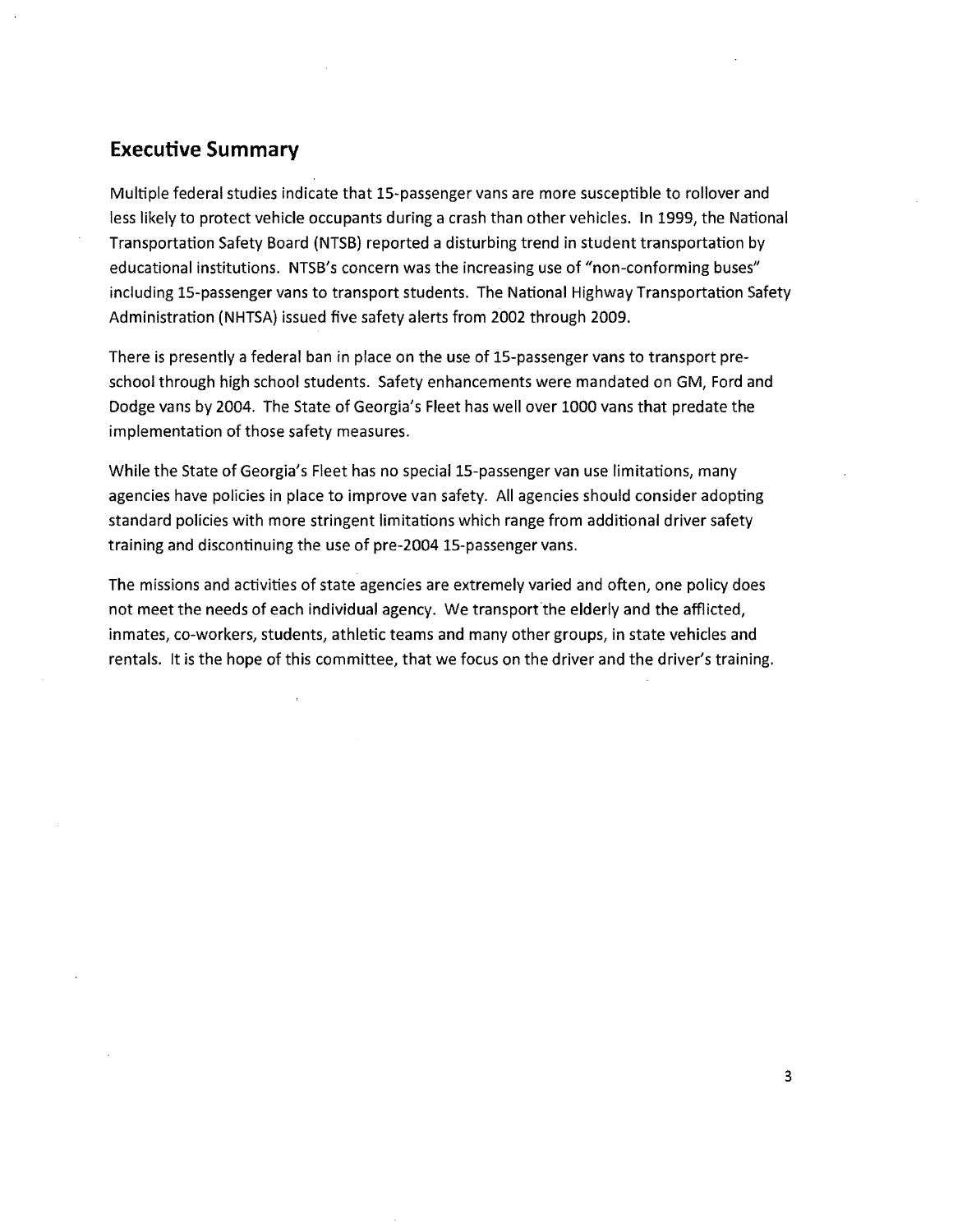# **15-Passenger Definition:**

Any van having a total occupancy of 15 people (including the driver). Any vehicle larger than that requires a CDL license.

## **Van Risks:**

- The Ford design was to lengthen the body over the same frame as smaller vehicles. GM increased the wheelbase. Safety experts feel the GM approach is the safer design.
- 15-passenger vans have a high rollover rate similar to light trucks and other vans when carrying less than 5 occupants, but the rate triples as the number of occupants increases to over 9 (Garret et ai, 2001).
- Improperly loading or overloading causes the center of gravity to shift rearward and upward increasing the likelihood of "fishtailing" (sliding to the side) and rollover.
- Placing any load on the roof raises the center of gravity even higher and further increases the risk of rollover.
- Seat belt use significantly increases survival rates. In the study noted above 91% of all passengers that died from 15-passenger van rollover accidents were not wearing a safety belt. 80% of belted passengers survived.
- Vans roll at speeds as low as 35mph and the risk doubles above 50mph (Subramarine, 2004).
- Studies indicate that worn tires and improperly inflated tires often contribute to rollover accidents.

## **Georgia's History:**

Just over a decade ago, a university van rolled over at high speeds, killing three and severely injuring ten students. As recently as Sept of 2011, a 15-passenger van rollover accident was reported to our claims intake unit.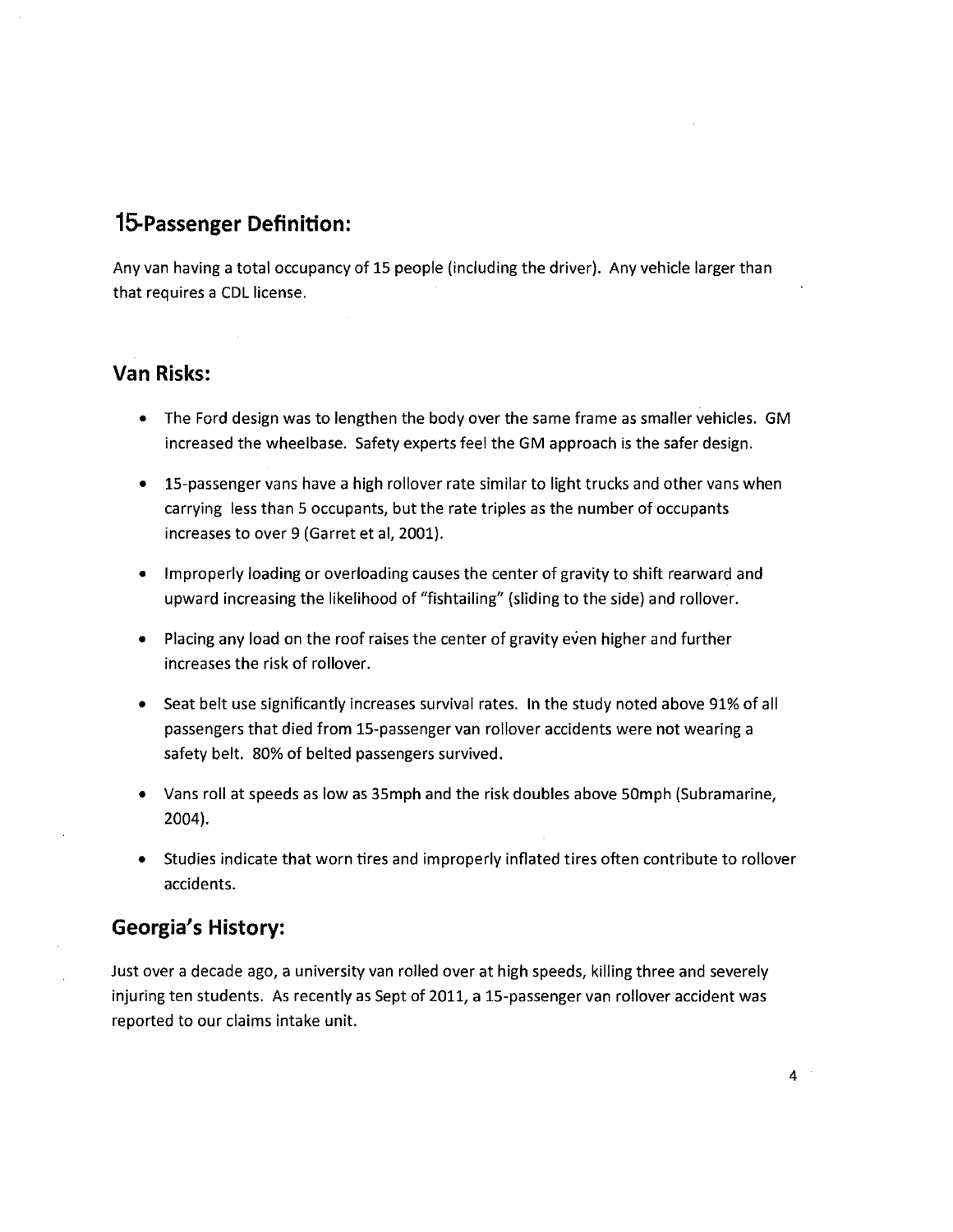## **Federal Regulations:**

- Tire Pressure Monitoring Systems (TPMS) are required in all 15-passenger vans as of 2008. They warn the driver if the tire is more than 25% under-inflated.
- Door lock enhancements were mandated on vans as of 2010.
- Electronic stability controls are mandated by 2012, but Ford and GM have had them as standard equipment since 2005.
- In 2003, the Federal Motor Carrier Safety Association (FMCAS) amended their regulations requiring those using 9 to 15 passenger vehicles for interstate commercial purposes to comply with FMCSA safety rules. The rules limit the time a driver is allowed to drive such a vehicle and place a responsibility on the driver for a safety inspection prior to operation including
	- 1. reviewing the most recent inspection report,
	- 2. inspecting parking brakes, steering, lights, horn wipers, tires, wheels, mirrors and emergency equipment,
	- 3. inspection reports must be signed by the driver.

These requirements do not apply to our Fleet, but could be adopted as part of your safety program.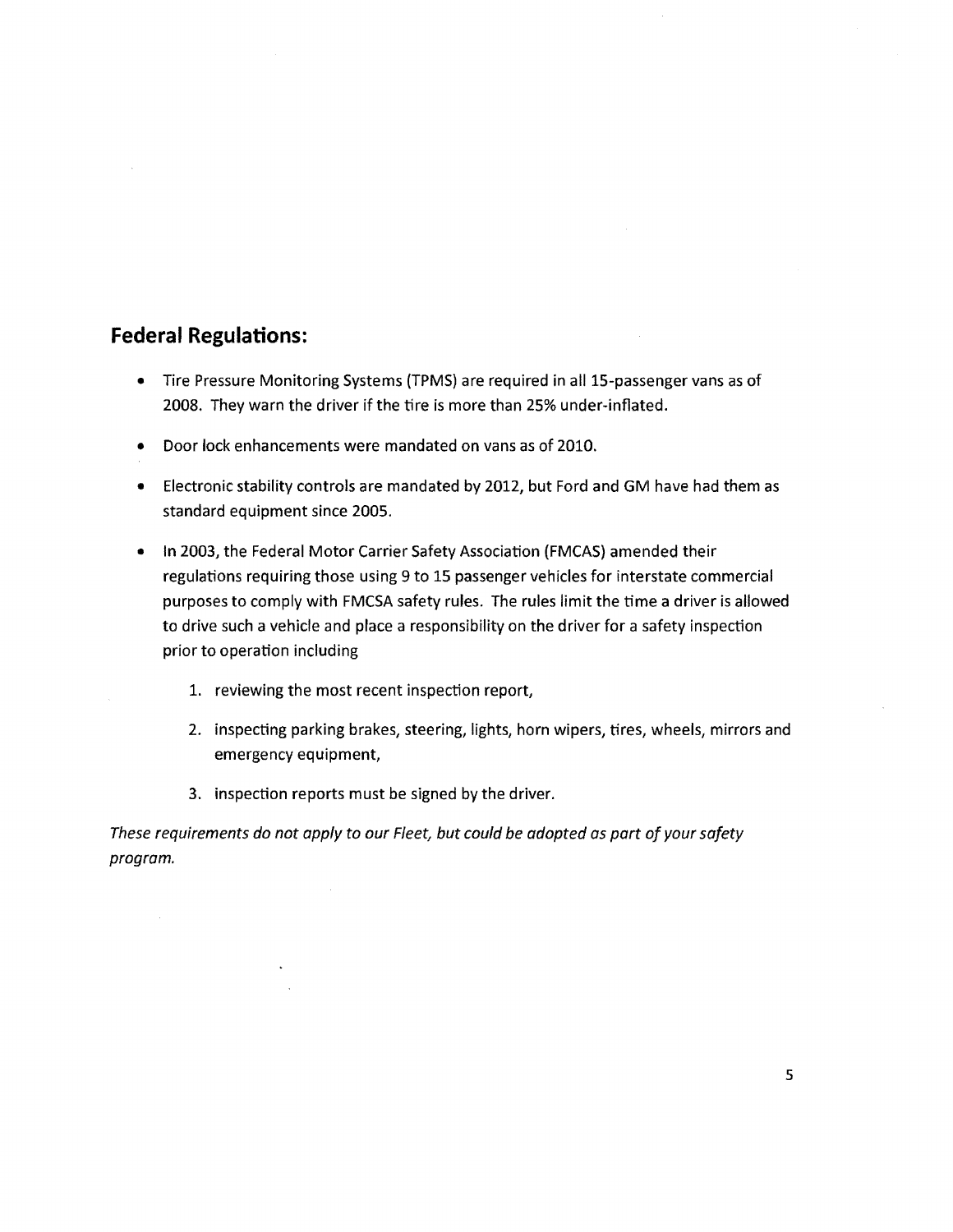## Agency Rental Requirements

We have recently surveyed all Fleet Managers concerning their co-workers use of and need for 15-passengers rental vehicles. Only 13 of 160 responded that they needed to rent this type of vehicle. While our regular van drivers receive extensive training at most agencies, renting often places an untrained driver in an unfamiliar vehicle, going to an unfamiliar area. Additionally, employees that occasionally rent vehicles may not be subject to the same scrutiny an agency employs when examine driving records.

For these reasons, IS-passenger vans will be removed from the rental car approved list with our vendor. Should a situation arise where this type of vehicle is required, we suggest it be approved in writing by the agency Risk Manager. Since the statewide rental contract coverage will not be involved, we strongly recommend that, in those cases, additional coverage is purchased addressing any loss to the rented unit. Liability coverage will still be provided according to the terms.of the Georgia Tort Claims Policy. While this change will be effective as of January 1, 2012, we ask all agencies to comply immediately, if possible.

#### Vehicle Acquisition

- 15-passenger vans will remain on our approved purchase list for several reasons.
- First, safety enhancements have reduced the risk.
- Secondly, some agencies run 15 passenger vans that are consistently full. The only reasonable alternative in those cases would be "cutaway" (a small bus built on a truck chassis) at considerably greater purchase and operating costs.
- It is *strongly* recommended that the agency properly assess its needs based on normal occupancy studies. If a minivan or a 12-passenger van will meet the majority of your requirements, please consider those alternatives.
- Should you decide on purchasing a 15 passenger van, we urge that you investigate the wheelbase, remembering that the longer the wheelbase, the lower the chance of rollovers.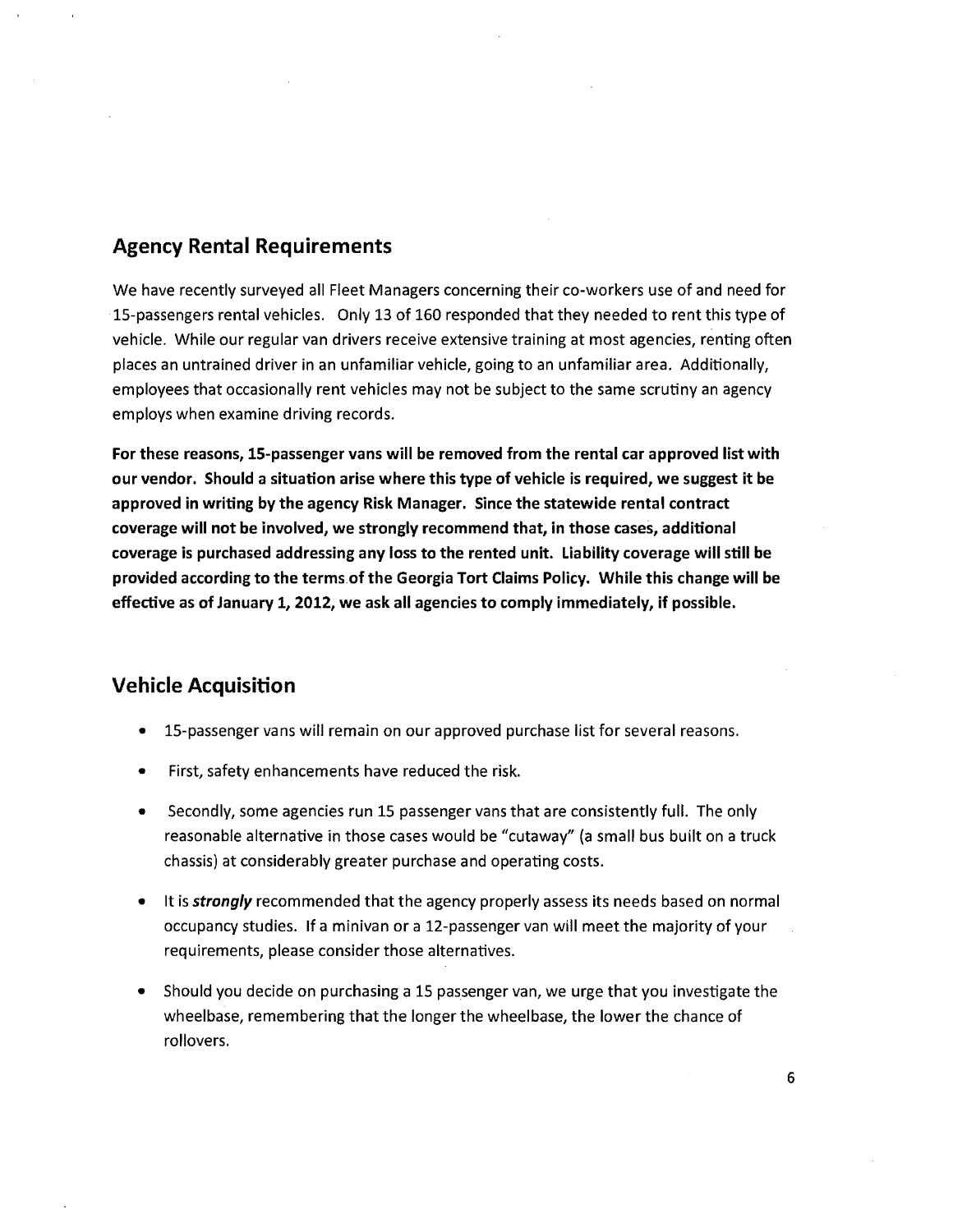# **Pre-200515-Passenger Vans Presently In The Fleet**

Due to the present economic state, neither individual agencies, nor the State as a whole, have the funding to replace all of these vehicles. However, here are some steps to lower the risk of losses.

- Always surplus the worst 15-passenger van when acquiring a new vehicle of any type.
- Remove all roof racks from vans in your fleet.
- Remove the rear seat.
- Remove any towing attachments.
- Cargo stacking should be limited to below the window height.
- Consider after-market enhancements aimed at eliminating rollover accidents.
- Load according to the attached material. http://www.youtube.com/watch?v=5LrsZPQLill
- Do not overload the vehicle with passengers and/or equipment.
- Develop a plan to regularly check the tire inflation and wear.
- Check and demand the use of seat belts.
- **Frain Drivers.**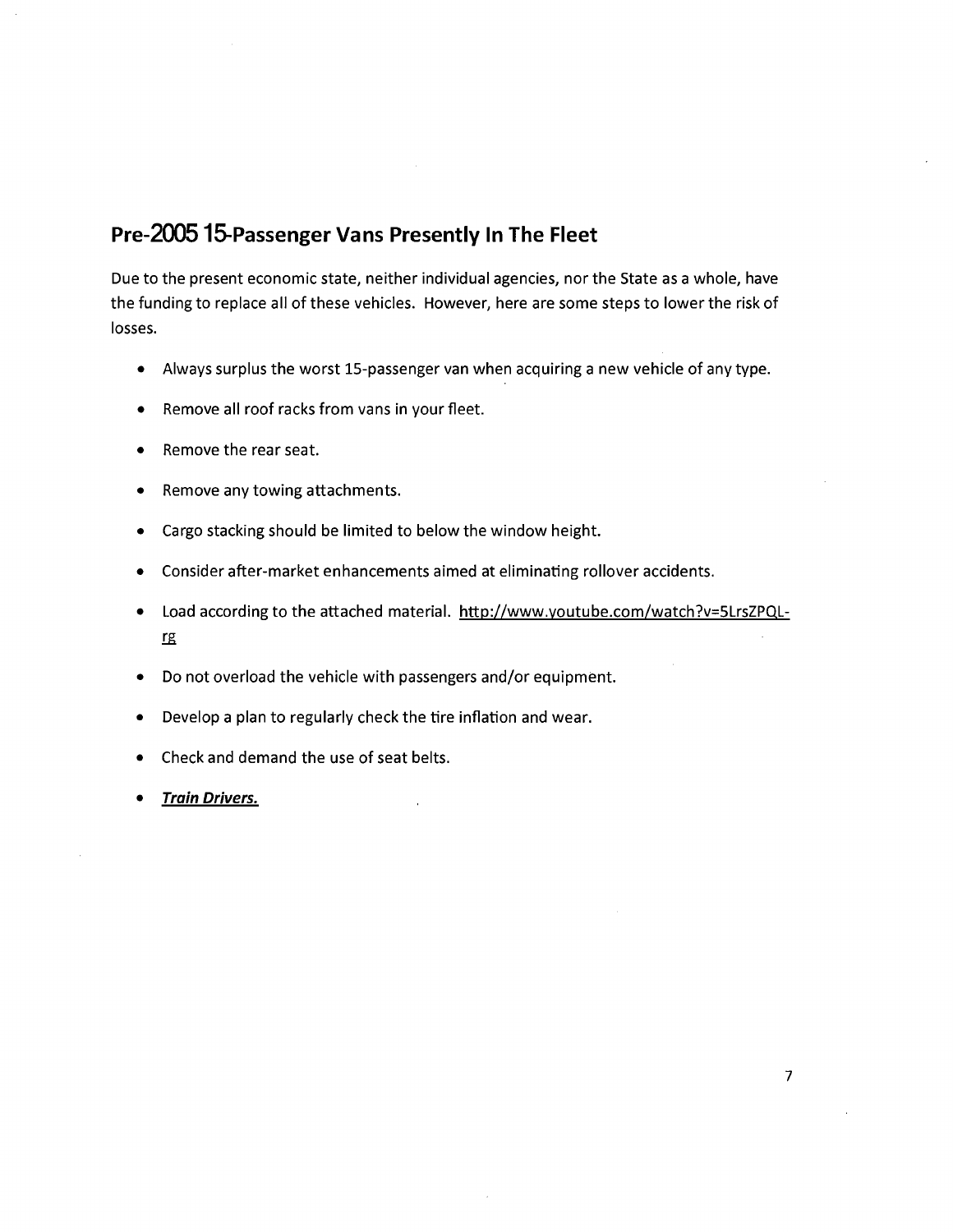## **Driver Training**

The training and selection of drivers for 15-passenger vans are the key elements to reducing the associated risks. Many agencies have excellent training programs in this area. This committee has adopted the Georgia Department of Corrections training guidelines as our model. That document (attached), in conjunction with the Driver Qualification component of the Comprehensive loss Control Program (ClCP), provides clear guidance in this area.

Please consider the following when setting up your agency's program;

- A combination of classroom and in-vehicle training is recommended.
- Several courses are available and there is a statewide contract with Smith Systems in place.
- Training modules are available through the Report My Driving Program for all state employees.
- Our Maintenance Management vendor, ARI, provides a free safety reminder program to all enrolled agencies.
- Check driving records frequently and let only those with clean records operate these vehicles.
- Utilize the Report My Driving Program to identify high risk behavior and train to that issue.
- Yearly agency driver certification training is recommended.

## **Additional Recommendations**

- We *strongly* suggest that all 15-passenger vans within the State's Fleet carry Auto Physical Damage Coverage. This will assist the agency in funding the replacement of older vans that have been involved in accidents.
- We *strongly* encourage all agencies to surplus newer vans and Cutaways that they are not fully utilizing. This will allow other agencies to dispose of the worst and oldest vans in their fleet.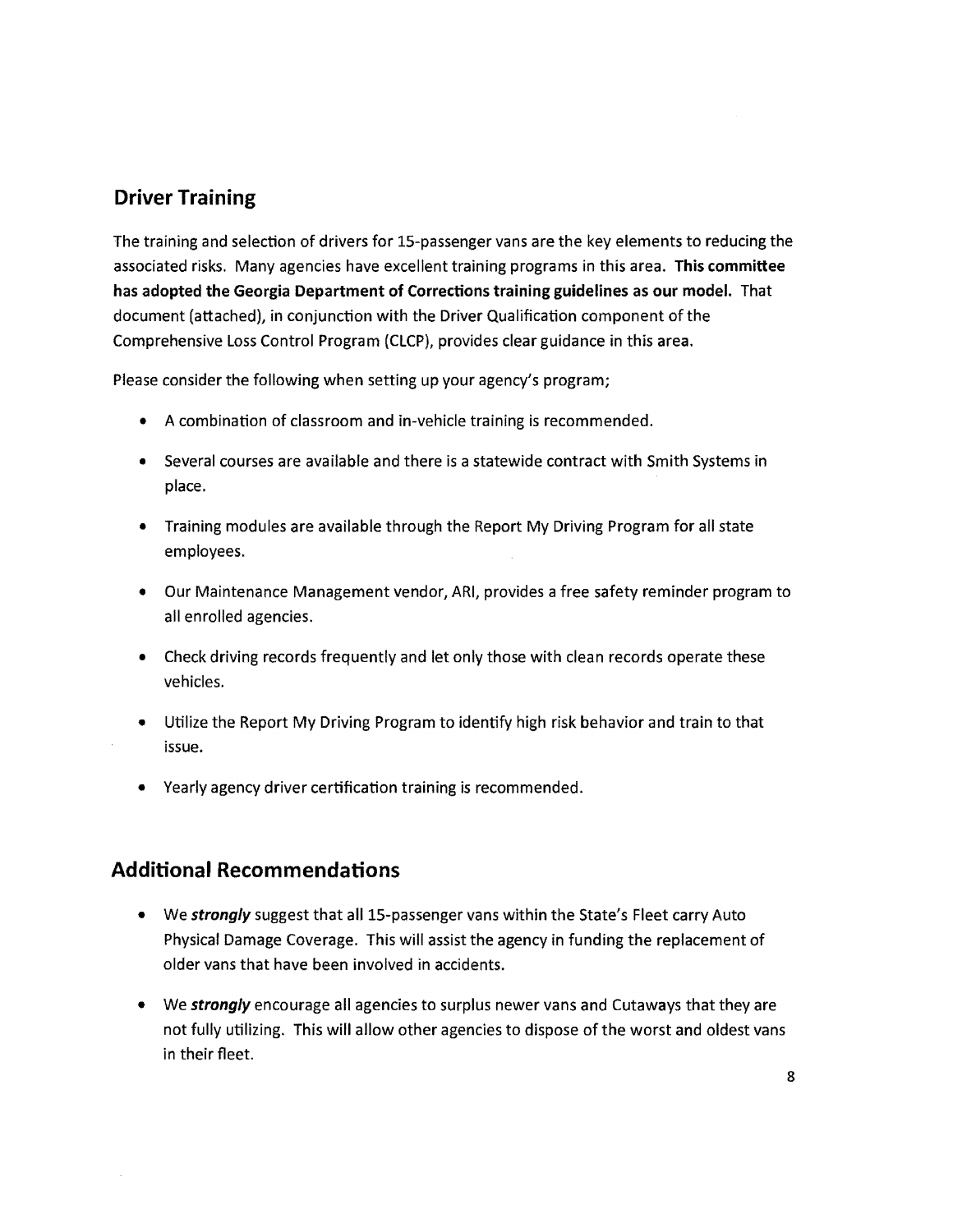#### **Committee Members:**

Kyla Reese, Chair, Georgia Tech

Elaine Stevens, Clayton Center CSB

Denise Forrester, Dept of Corrections

Debra, White, DOAS, SPD

John Dodd, Serenity Behavioral Health CSB

Marvin Lewis, Georgia State

Frank Turner, Dept of Corrections

Billy Gilbert, DOAS, SPD

Ed Finnegan, DOAS, OFM

Special thanks to Jim Sever (DOAS) for his technical assistance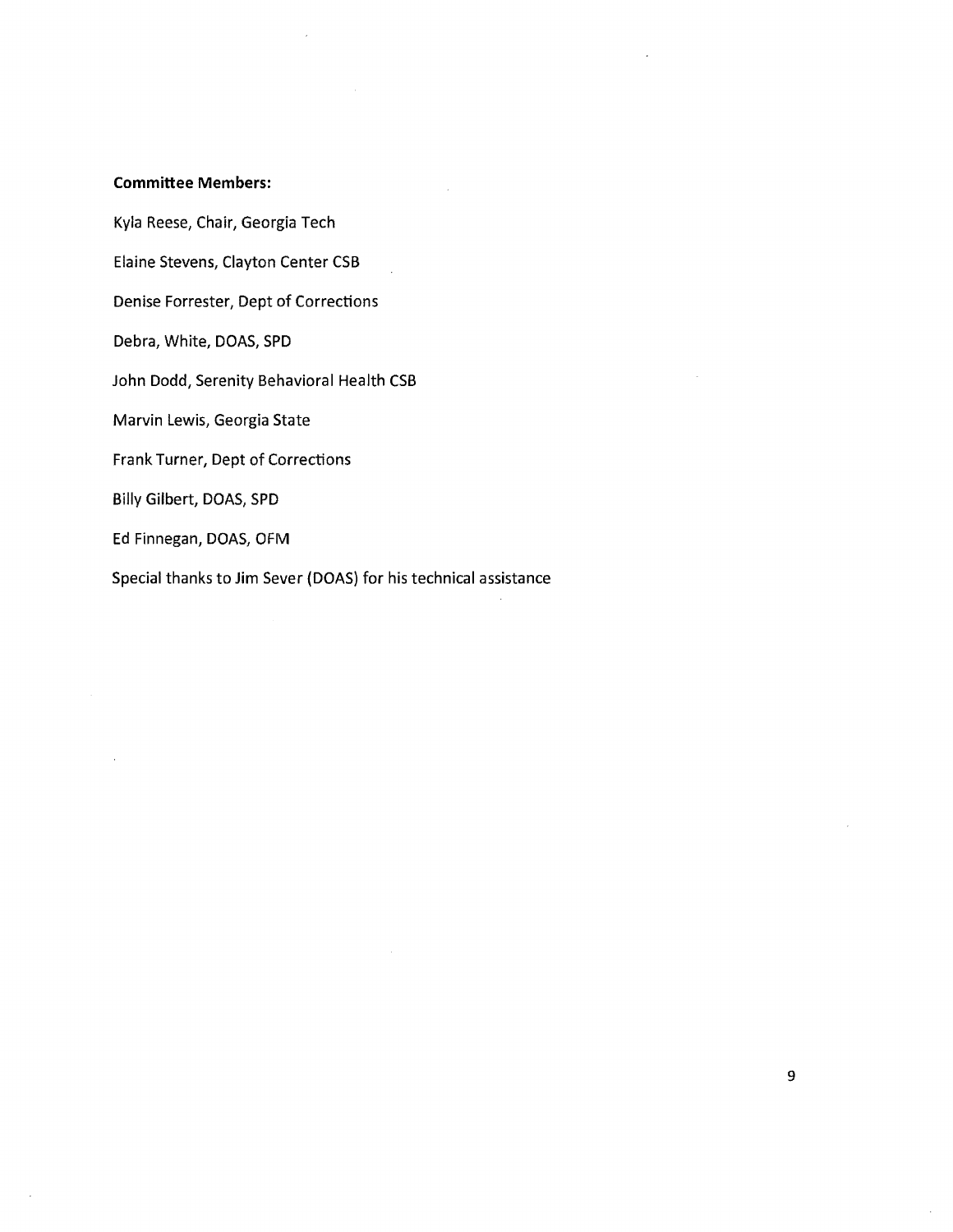| GEORGIA DEPARTMENT OF CORRECTIONS<br>Standard Operating Procedures |                                 |                                        |  |
|--------------------------------------------------------------------|---------------------------------|----------------------------------------|--|
| Functional Area:<br>SUPPORT SERVICES/FLEET<br><b>MANAGEMENT</b>    | Reference Number:<br>IVE01-0010 | Revises<br>Previous<br>Effective Date: |  |
| Subject:<br><b>OPERATION OF 15-PASSENGER</b><br><b>VAN</b>         | e të parë nga për               | 4/01/03                                |  |
| Authority:<br><b>OWENS/SMITH</b>                                   | Effective Date:<br>9/15/2010    | Page 10 of $4$                         |  |

#### **I. POLICY:**

GDC employees will operate all IS-Passenger Vans in a safe manner. To achieve this policy, GDC employees that<br>transport inmates or probationers in inmates or probationers in this type vehicle will be trained in the techniques of safe vehicle operations.

#### **II. APPLICABILITY:**

**Applicable to All Georgia Department of Corrections** 

#### **III. RELATED DIRECTIVES:**

- A. DOAS Risk Management Insurance Services "Auto Liability Coverage" and "Driving Do's and Don'ts" Training Video. http://doas.ga.gov/StateLocal/Risk/Pages/RiskInsurance .aspx (Also available on GDC CAPTIVA website at: Fleet Applications, Fleet Documents and Videos, Videos)
- B. SOP's IVE01-0003, IVE01-0004, IVE01-0006, IVE01-0009.
- **IV. DEFINITIONS:**

NONE

**V. ATTACHMENTS:**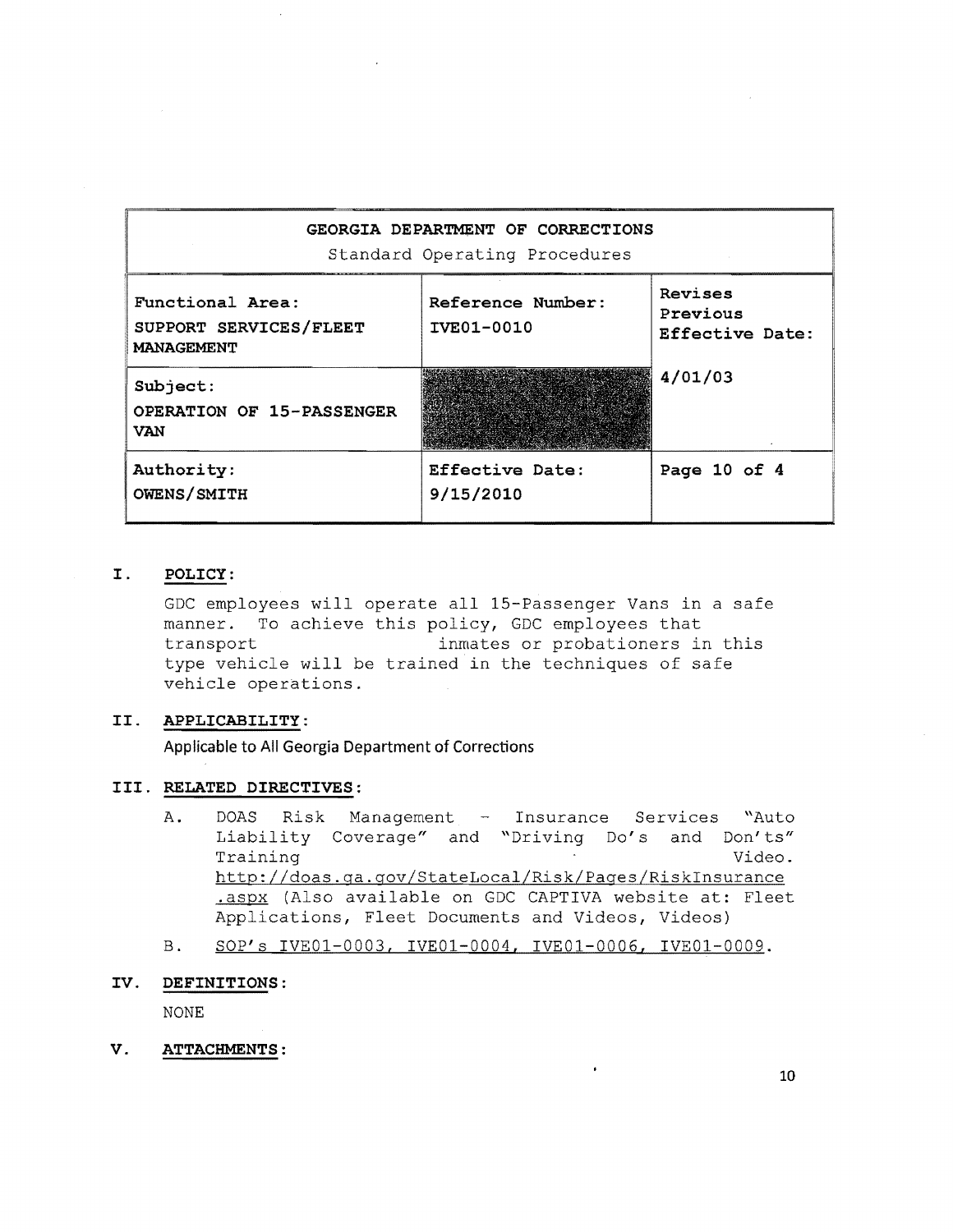Attachment  $1 - 15$  Passenger Van Safety

. (Also available on GDC CAPTIVA website at: Fleet Applications. Fleet Documents and Videos. Documents)

| Functional Area:<br>SUPPORT SERVICES/FLEET<br>MANAGEMENT | Previous Effective<br>Date:<br>4/1/2003 | Page 2 of 4                       |
|----------------------------------------------------------|-----------------------------------------|-----------------------------------|
|                                                          | <b>Effective Date:</b><br>9/15/2010     | Reference<br>Number<br>IVE01-0010 |

#### VI. PROCEDURE :

- A. GDC will provide training to all employees whose duties may require them to transport inmates or probationers in 15-passenger vans. The GDC Training Section will provide training as requested. The content of the training will be consistent with guidelines promulgated by the National Highway Traffic Safety Administration and other qualified sources.
- B. Posting successful completion of the training will occur in each employee's permanent file. Each employee that completes the training will receive a Certificate of Completion.
- C. In addition to employee training, GDC has adopted the following precautions regarding the safe operation and transport of inmates and probationers in 15-passenger vans:
	- 1. Except in the case of an emergency, the maximum allowable speed of the 15-Passenger van is 60 MPH. The posting of a decal on each vehicle dashboard will serve as a reminder to all<br>drivers. Placement of the decal shall be in a location where it is visible by the driver and passenger riding in the front of the vehicle. Drivers shall drive below the posted speed limit as an additional precaution, particularly when taking curves.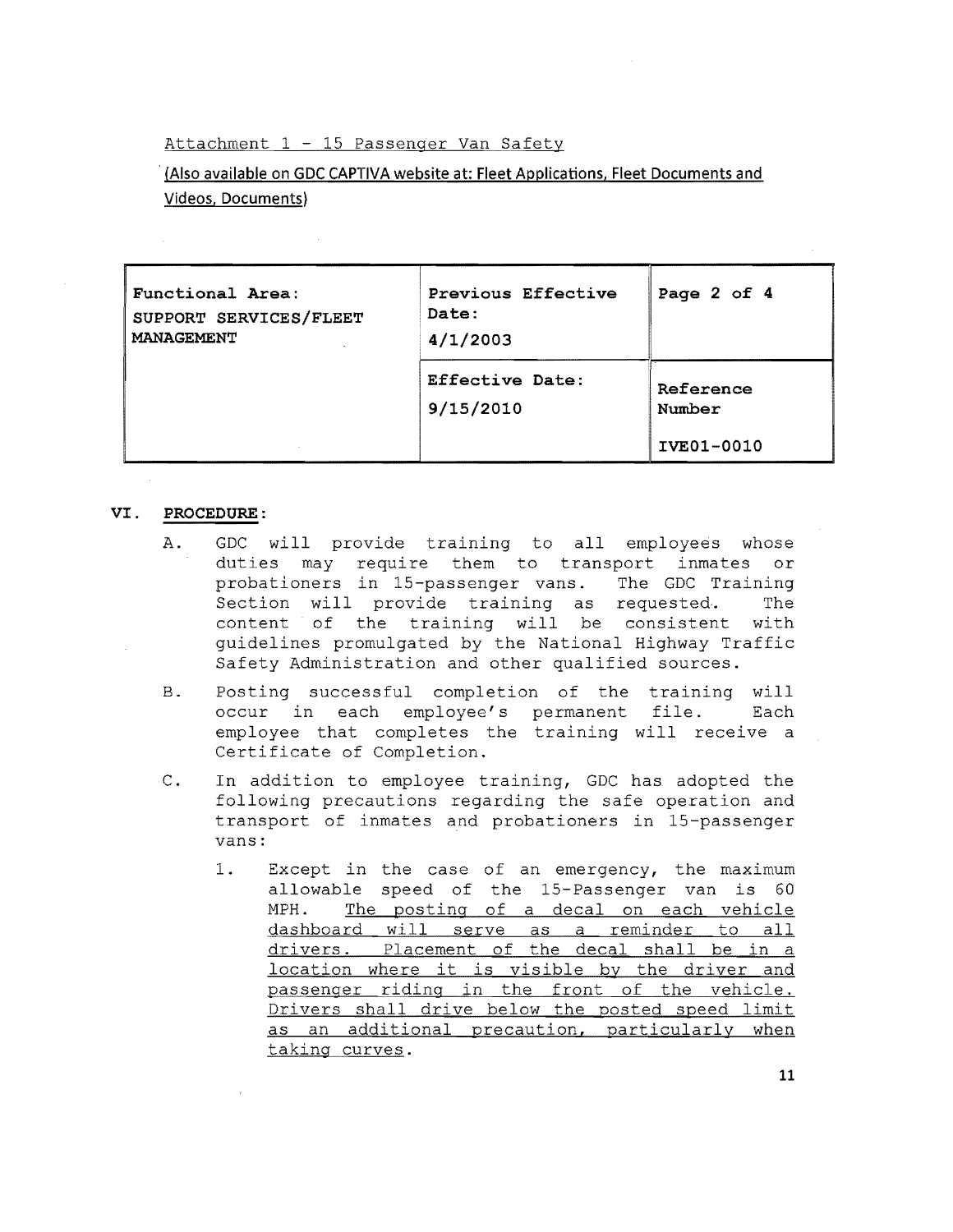2. During highway travel, vans shall travel in the<br>right hand lane; and multiple lane highways, in the right two lanes; preferably, the farthest right lane. Prior to changing lanes, the driver<br>shall check their blind spots first by leaning forward in the seat to change their mirror view, then by turning their head.

| <b>Functional Area:</b><br>SUPPORT SERVICES/FLEET<br>MANAGEMENT | Previous Effective<br>Date:<br>4/1/2003 | Page 3 of 4         |
|-----------------------------------------------------------------|-----------------------------------------|---------------------|
|                                                                 | <b>Effective Date:</b>                  | Reference<br>Number |
|                                                                 | 9/15/2010                               | IVE01-0010          |

- 3. I5-Passenger vans are not allowed to travel in the high-speed lanes or in High Occupancy Vehicle HOV (HOV) lanes.
- 4. All vehicle occupants are required by law to wear safety belts (if available), when the van is in motion.
- 5. Never allow more than 15 passengers to ride in the van. If possible, limit the riders to nine<br>including the driver with no one in the last row. When less than nine passengers are riding in the vehicle, seat them in the seats forward of the rear axle.
- 6. The driver shall ensure the proper adjustment of the vehicles mirrors so that the sides of the van are visible.
- 7. Avoid backing the vehicle when possible. Park<br>the vehicle front end out when possible. If backing the vehicle, perform this action with the assistance of a spotter.
- 8. Drive cautiously on all roads, especially the rural roads. If the vehicle wheels should drop off the roadway or pavement, reduce the vehicle's speed and steer the vehicle back into the direction of the road.

**12**